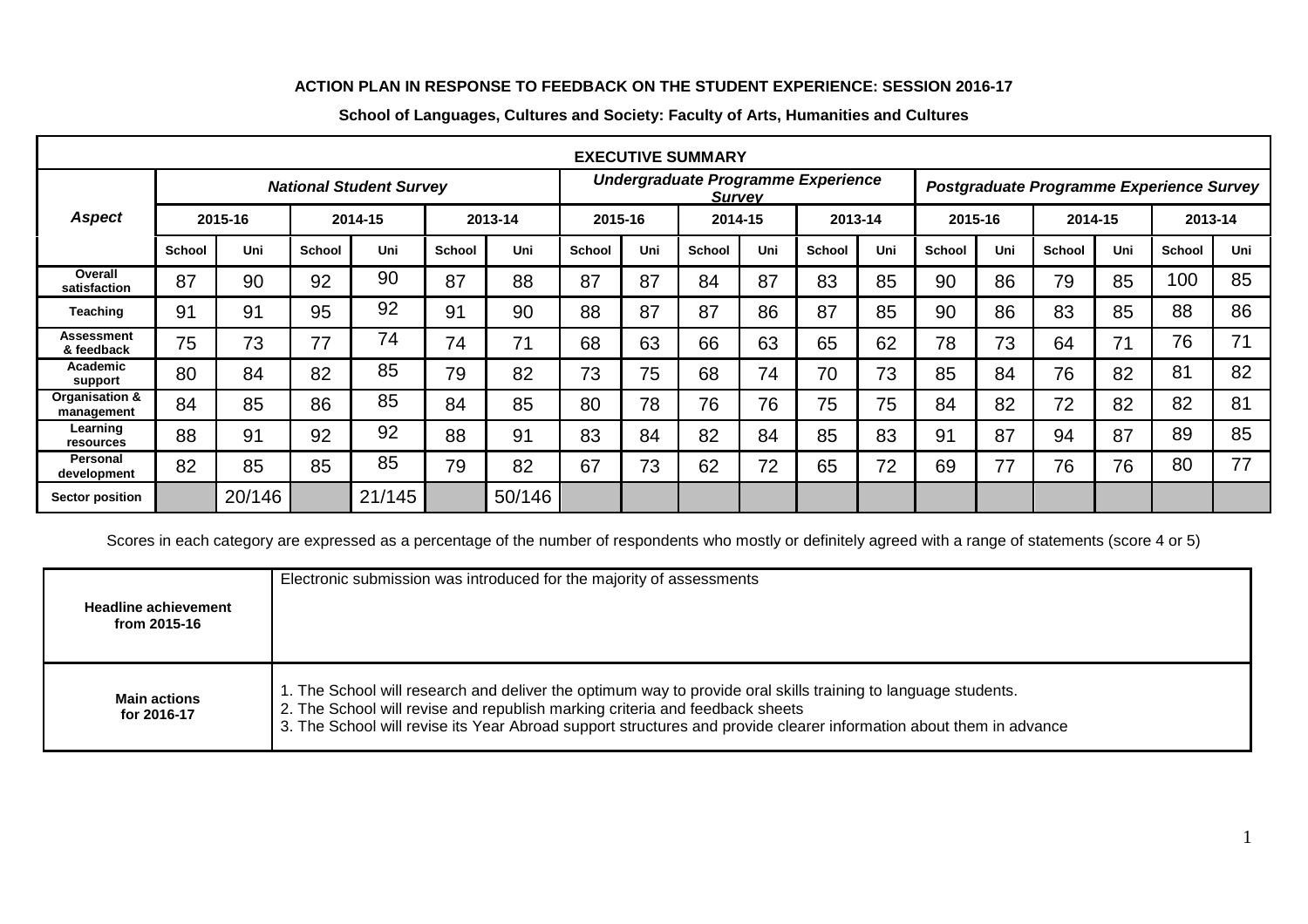| Good practice examples<br>from 2015-16 | 1. Creation of an online LAUNCH resource for all Level 1 students, collating induction resources into one easily accessible website<br>2. Creation of a suite of innovative Final Year Project modules, including a Digital Documentary and Translation Project.<br>3. Introduction of LCS best practice in feedback guidelines across the School. |
|----------------------------------------|----------------------------------------------------------------------------------------------------------------------------------------------------------------------------------------------------------------------------------------------------------------------------------------------------------------------------------------------------|
| <b>Summary of student</b>              | Consultation with School student reps in a focus group and at STSEC.                                                                                                                                                                                                                                                                               |
| involvement in the production          | Input from Subject-area reps in various ways, such as staff student forums.                                                                                                                                                                                                                                                                        |
| of this Action Plan                    | Subject area plans have been developed in consultation with subject area representatives                                                                                                                                                                                                                                                           |

## **AGREED ACTION PLAN IN RESPONSE TO FEEDBACK ON THE STUDENT EXPERIENCE: SESSION 2016-17**

## **School of Languages, Cultures and Societies, Faculty of Arts, Humanities and Cultures**

| <b>Aspect</b>           | Progress with 2015-2016 actions and<br>indication of impact                                                                                                                                                                                                                                                                                                                                                                                         | Agreed Issues/Actions for 2016-2017                                                                                                                                                                                                                                                                                 | <b>Responsibility/Expected completion date</b>                                                                                |
|-------------------------|-----------------------------------------------------------------------------------------------------------------------------------------------------------------------------------------------------------------------------------------------------------------------------------------------------------------------------------------------------------------------------------------------------------------------------------------------------|---------------------------------------------------------------------------------------------------------------------------------------------------------------------------------------------------------------------------------------------------------------------------------------------------------------------|-------------------------------------------------------------------------------------------------------------------------------|
| Overall<br>satisfaction | Although there was a disappointing drop in<br>satisfaction in the NSS across the School, the<br>Programme Survey shows a marked increase in<br>satisfaction, particularly at Level 2, where<br>traditionally satisfaction is at its lowest. This<br>indicates that the measures being taken to<br>streamline assessment, enhance Joint Honours<br>support and boost Personal Tutoring are having a<br>positive impact, particularly in lower years. | In consultation with student reps, and by<br>analysing the comments, the following issues<br>were identified as key:<br>Oral skills provision<br>Year Abroad support and organisation<br>Overall organisation<br>3.<br>Feedback.                                                                                    | Sofia Martinho + LITE/<br>Chiara LaSala + SES/<br>All colleagues<br>Director of Student Education (DSE) and all<br>colleagues |
| <b>Teaching</b>         | Continue to roll out the Leeds Curriculum and<br>Final Year Project, including creating training<br>opportunities and a new suite of modules: Three<br>new FYPs have been introduced, and have run<br>smoothly to date. Training has been provided by<br>colleagues across the School, and 100 students<br>are registered on the new modules.<br>Continue to create new programmes, such as                                                         | Continue to roll out the FYP to the majority of LCS<br>students, develop a Final Year Translation Project<br>and support the development of a Final Year<br>Pedagogical Project.<br>Undertake a major curriculum review, including<br>the development of a new suite of programmes<br>and revised module provision. | DSE/ Alina Secara/ Maria Garcia Florenciano /<br>spring 2017<br>Head of School/ DSE / All colleagues / September<br>2018      |
|                         | MRes Classics, new MAs in EAST, new<br>programmes in East Asian Religions and<br>Societies and a BA in three languages. A major<br>programme review is in train across the School to<br>create a new, more streamlined programme                                                                                                                                                                                                                    | Conduct a major an Oral Skills Development<br>scholarship project, funded via a LITE fellowship<br>and led by Sofia Martinho.                                                                                                                                                                                       | Sofia Martinho / end of 2017                                                                                                  |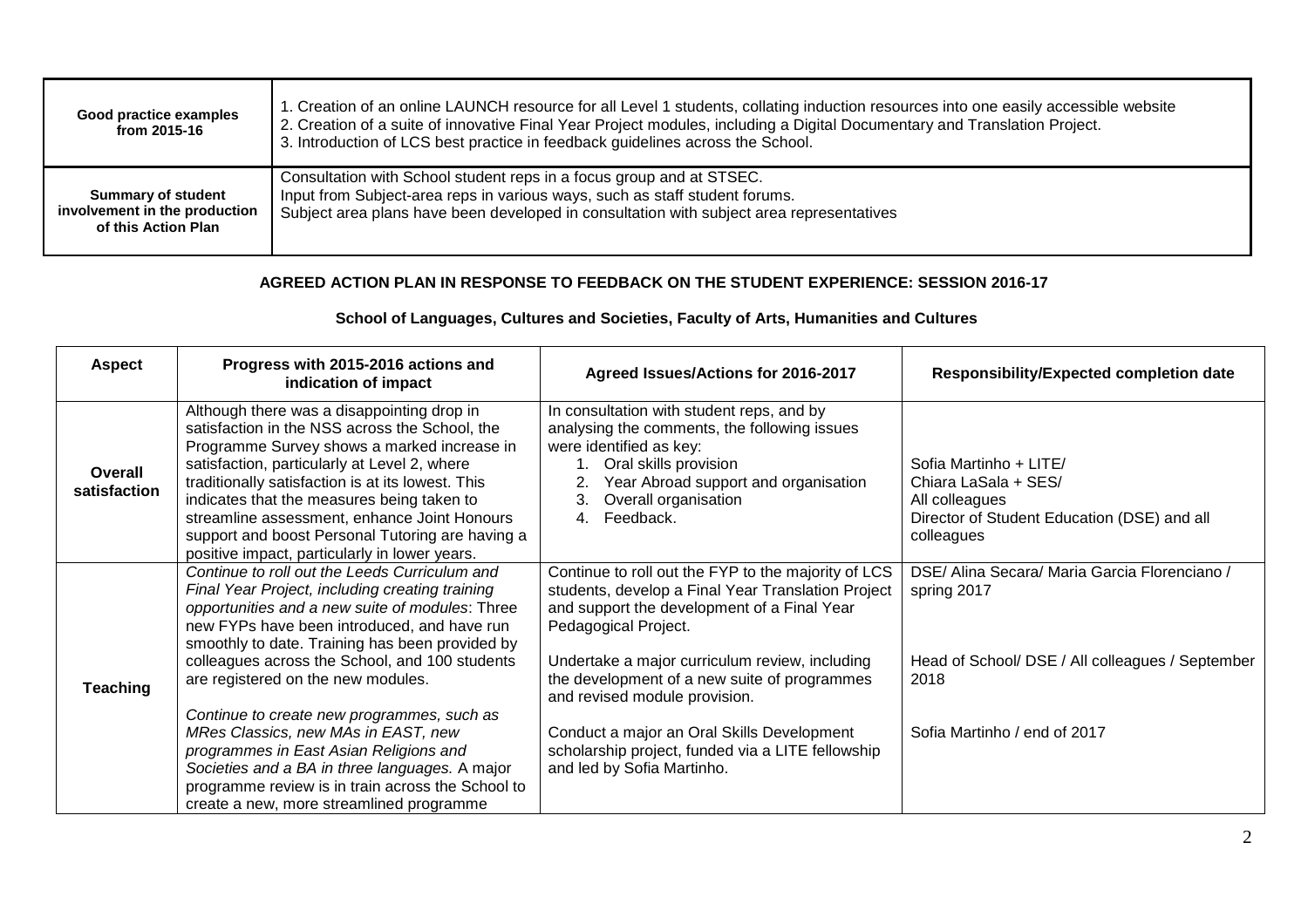|                                   | structure. New modules continue to support<br>choice across the School, including a new 20<br>credit ab initio Portuguese language module                                                                                                                                                                                                                                                                                                                                                                      | Open up learning opportunities to students by<br>exploring cross-teaching with the School of Media<br>and Communication                                                                                  | DSE/ World Cinema colleagues/ September 2017  |
|-----------------------------------|----------------------------------------------------------------------------------------------------------------------------------------------------------------------------------------------------------------------------------------------------------------------------------------------------------------------------------------------------------------------------------------------------------------------------------------------------------------------------------------------------------------|----------------------------------------------------------------------------------------------------------------------------------------------------------------------------------------------------------|-----------------------------------------------|
|                                   | suitable for those taking the language as a<br>Discovery Module and a brand new 20 credit<br>Portuguese content module in level 1 for all<br>students of JH Portuguese and SH SPLAS to<br>bring Portuguese in line with the way other ab<br>initio JH languages are taught at level 1. EAST<br>has also completed a curriculum review that<br>incorporates more research-led teaching in line<br>with the Leeds Curriculum. French has completely<br>revamped Core L3 assessment in line with NSS<br>comments. | Continue development of cross-School modules<br>to open up more and more innovative options for<br>students at all levels.                                                                               | All colleagues/ March 2017                    |
|                                   | Create Leeds Centre for Excellence in Language<br>Teaching, aligned to development of scholarship<br>mentoring and scholarship practice. The Centre<br>has now been launched, two directors appointed,<br>and the School has commissioned a research<br>project from the CELT to improve oral skills<br>provision, in line with feedback received in the<br>NSS.                                                                                                                                               |                                                                                                                                                                                                          |                                               |
|                                   | Continue development of Discovery Themes and<br>co-taught modules, including 'shadow' modules,<br>to enhance student module choice. New co-taught<br>modules are in development, particularly in the<br>areas of literature and translation, as well as a<br>cross-School module on Religion and Violence.                                                                                                                                                                                                     |                                                                                                                                                                                                          |                                               |
|                                   | Continue development of cross-module<br>collaborations at M-level. We have begun to offer<br>cross-teaching with the SMC, leading to<br>interdisciplinary conversations and strong student<br>recruitment on several M-level modules.                                                                                                                                                                                                                                                                          |                                                                                                                                                                                                          |                                               |
| <b>Assessment</b><br>and feedback | Continue to embed the three-week turnaround<br>time for assessed work, with a particular focus on<br>ensuring that exam feedback is meaningful and<br>timely. Work to implement this has become<br>embedded across the School and is ongoing.                                                                                                                                                                                                                                                                  | In keeping with University requirements, marking<br>criteria will be updated and reviewed across the<br>School. Marking criteria will be published more<br>consistently throughout the School. The Final | DSE/ Exams and Assessment Officer / June 2017 |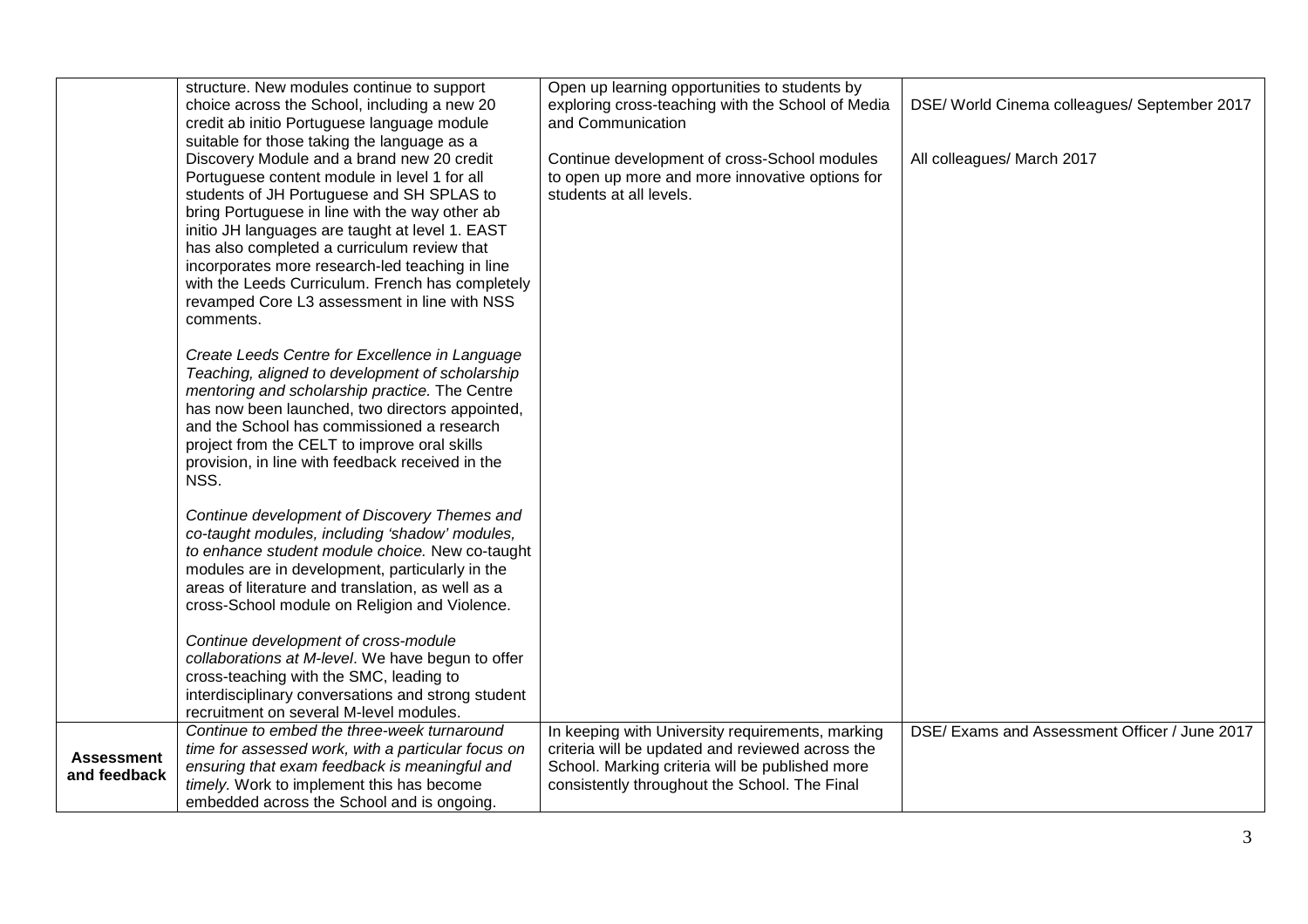|                     | Collaborate with other Schools in the Faculty to<br>streamline and coordinate Mitigating<br>Circumstances procedures. The LCS Exams and<br>Assessment Officer has initiated yearly meetings<br>with Faculty Exams officers to coordinate these.<br>Continue to develop Assessment Maps, to ensure<br>that all assessment is aligned to programme<br>outcomes. An updated Assessment Map is to be<br>prepared for the new programme review.<br>Hold assessment audit to ensure that all<br>assessment is meaningful and builds research<br>skills, that assessment is varied at a programme<br>level rather than a modular level, and to cut down<br>on over-assessment and resulting clashing<br>deadlines. This is an ongoing project that will<br>continue as part of the programme review.<br>Ensure that resources are in place to implement<br>the new e-submission policy in 2016. E-<br>submission has now been implemented with SES<br>support.<br>Collate and as far as possible standardise<br>marking criteria and feedback sheets across the<br>School, in line with programme learning<br>outcomes. Explore the possibility of having these<br>centrally administered within the School. This is<br>an ongoing project that will continue as part of the<br>programme review. | Year Project marking criteria are discussed in a<br>dedicated training session.<br>Promote e-marking via Turnitin Studio throughout<br>the School<br>Create new Assessment Map in line with<br>programme review. This will de facto include an<br>assessment audit. | DSE / Exams and Assessment Officer / ongoing<br>DSE/ Exams and Assessment Officer/ Subject<br>Leaders / Programme Leaders / March 2018 |
|---------------------|--------------------------------------------------------------------------------------------------------------------------------------------------------------------------------------------------------------------------------------------------------------------------------------------------------------------------------------------------------------------------------------------------------------------------------------------------------------------------------------------------------------------------------------------------------------------------------------------------------------------------------------------------------------------------------------------------------------------------------------------------------------------------------------------------------------------------------------------------------------------------------------------------------------------------------------------------------------------------------------------------------------------------------------------------------------------------------------------------------------------------------------------------------------------------------------------------------------------------------------------------------------------------------------------|---------------------------------------------------------------------------------------------------------------------------------------------------------------------------------------------------------------------------------------------------------------------|----------------------------------------------------------------------------------------------------------------------------------------|
| Academic<br>support | Reform engagement with Personal Tutoring,<br>including ensuring that LeedsforLife is used for all<br>meetings, and using Personal Tutoring to support<br>Attendance Monitoring. This review is ongoing.<br>The new attendance monitoring guidelines take a<br>pastoral, rather than a punitive approach to<br>attendance.                                                                                                                                                                                                                                                                                                                                                                                                                                                                                                                                                                                                                                                                                                                                                                                                                                                                                                                                                                  | Continue to promote personal tutoring via<br>LeedsforLife, and as a core part of teaching. In<br>part, this will be done via LeedsforLife roadshows<br>at subject area meetings.<br>Continue to work on the provision of all-school<br>academic writing workshops   | Deputy DSE/ongoing.<br>DSE/ Language Centre colleagues /<br>Skills@Library/ March 2017                                                 |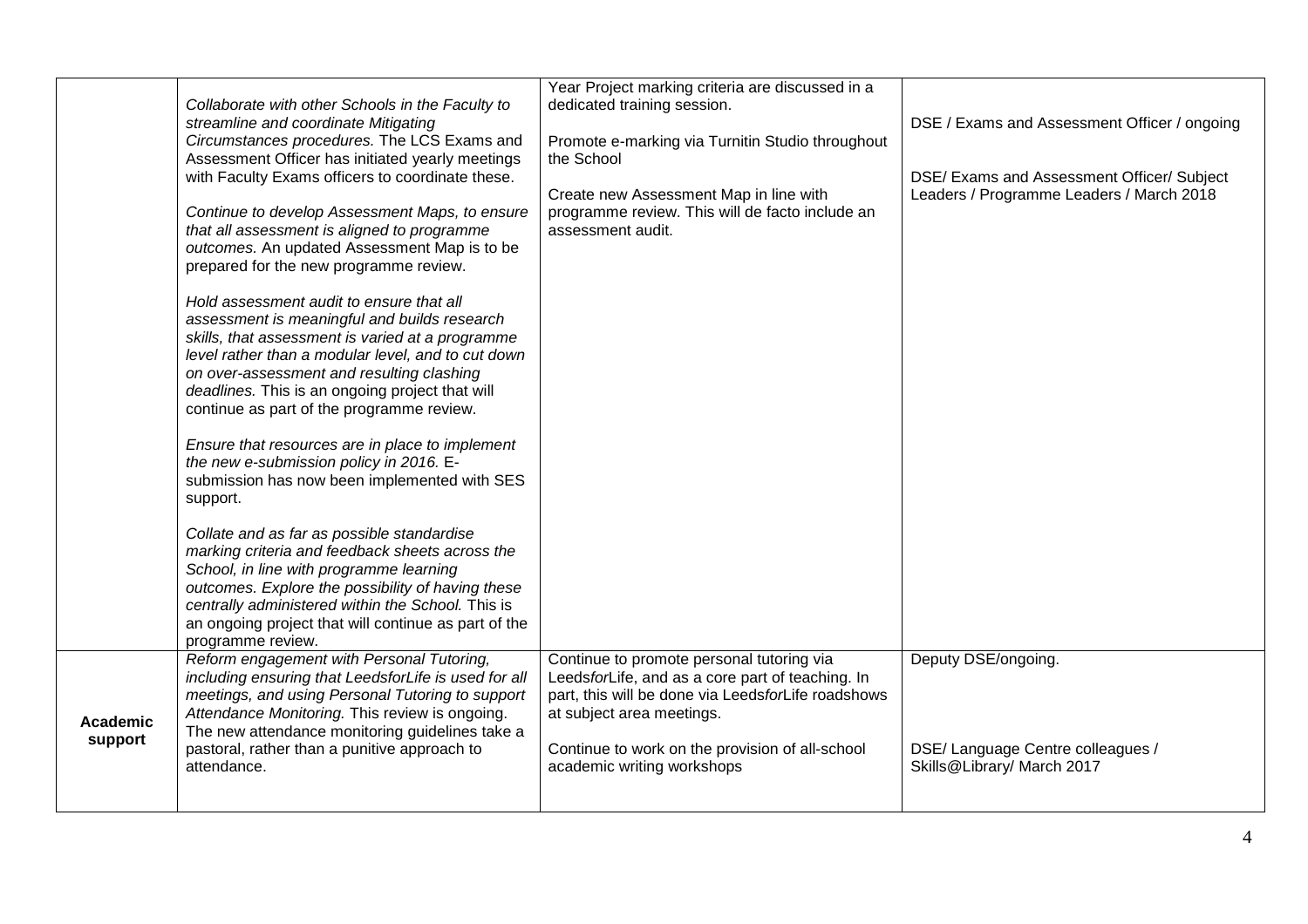|                                   | Support JH students via the Director of Joint<br>Honours, particularly at induction and during<br>module choice. Induction runs much more<br>smoothly now thanks to the LAUNCH resource<br>and the Director of JH coordinating induction<br>activities.<br>Continue to explore ways to support student<br>module choice during their YA.<br>Develop the PT system, in alignment with the FYP<br>module leader, to support UG students deciding<br>on their FYP. The DSE (FYP leader) is part of a<br>University working group with the Leeds for Life<br>team to improve this, with a deadline of<br>September 2017 to revise the project.<br>Organise all-School workshops for academic<br>skills, particularly essay writing. Plans for this are<br>ongoing. School-wide academic writing skills<br>workshops are held as part of the FYP training.<br>Ensure that all students, particularly JH students,<br>are supported to independently manage clashing<br>deadlines where they occur. This is an ongoing<br>piece of work. |                                                                                                                                                                                                                                  |                                                                                                |
|-----------------------------------|------------------------------------------------------------------------------------------------------------------------------------------------------------------------------------------------------------------------------------------------------------------------------------------------------------------------------------------------------------------------------------------------------------------------------------------------------------------------------------------------------------------------------------------------------------------------------------------------------------------------------------------------------------------------------------------------------------------------------------------------------------------------------------------------------------------------------------------------------------------------------------------------------------------------------------------------------------------------------------------------------------------------------------|----------------------------------------------------------------------------------------------------------------------------------------------------------------------------------------------------------------------------------|------------------------------------------------------------------------------------------------|
| Organisation<br>and<br>management | The Director of JH is ensuring that JH<br>programmes, in particular JH language<br>programmes, are considerably better organised<br>and managed. This is an ongoing piece of work.<br>Programme review will ensure that JH language<br>programmes are better supported, more coherent<br>and more flexible.<br>Attendance monitoring, assessment and PT<br>procedures continue to be revised and aligned.<br>This is an ongoing piece of work.<br>Ensure that all module handbooks contain a<br>uniform set of information. School module                                                                                                                                                                                                                                                                                                                                                                                                                                                                                          | Conduct review of JH Programme Learning<br>Outcomes to make sure all Joint Honours<br>Programmes are fit for purpose.<br>Create LCS module handbook template<br>Continue improvements in general<br>communications with students | Director of Joint Honours/ Eddy Hurst/ March<br>2017<br>DSE/ September 2017<br>All colleagues. |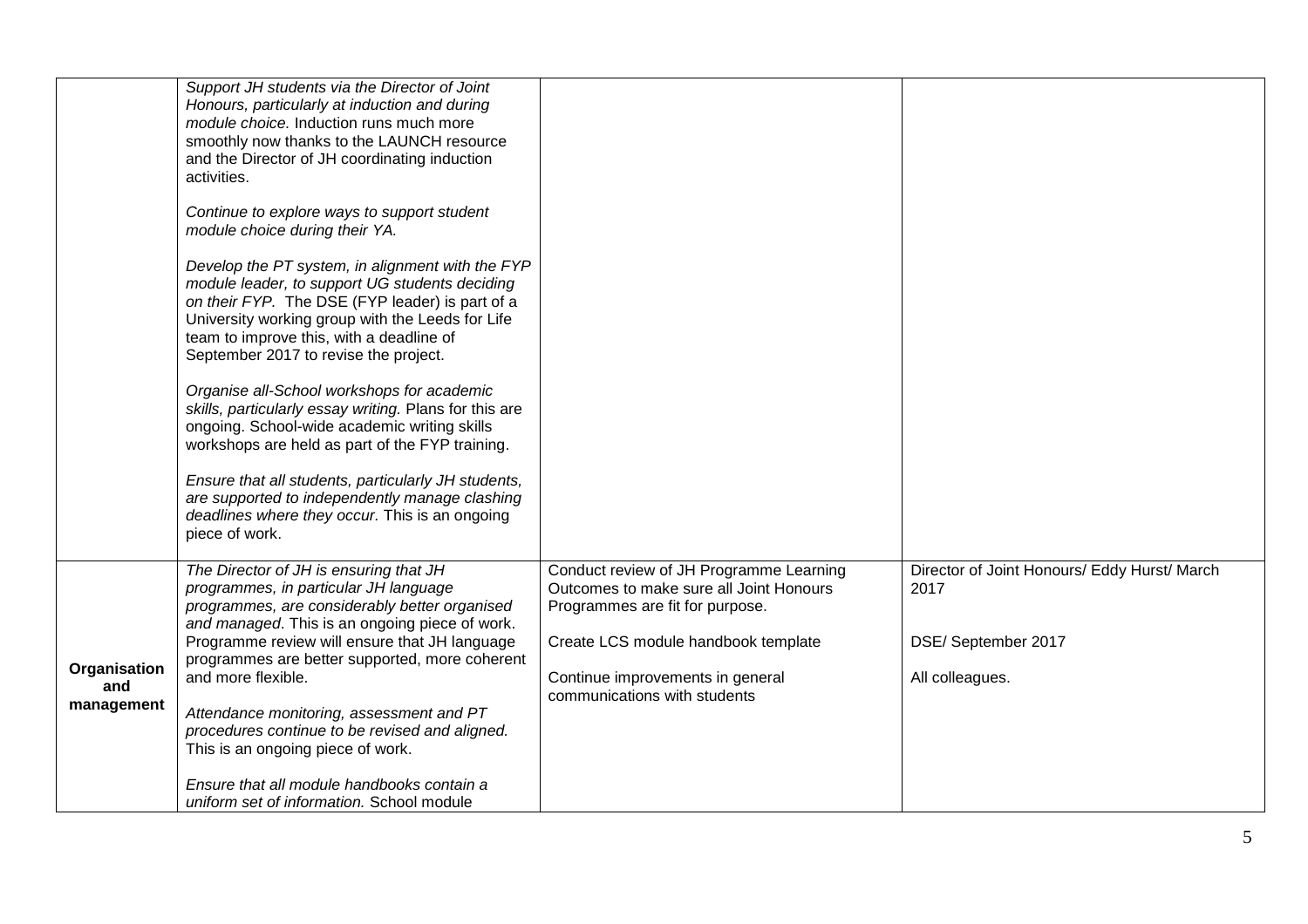|                       | handbook guidelines have now been produced<br>and are in place.<br>Ensure that any unexpected changes in staffing<br>are managed promptly, and changes<br>communicated in a timely fashion to students.<br>This has largely been successful. Staffing issues<br>have not impacted significantly on student                                    |                                                                                                                             |                                             |
|-----------------------|-----------------------------------------------------------------------------------------------------------------------------------------------------------------------------------------------------------------------------------------------------------------------------------------------------------------------------------------------|-----------------------------------------------------------------------------------------------------------------------------|---------------------------------------------|
|                       | learning.<br>Redevelop and merge MODL1010, 'IT for<br>Language Students', and CLAS1025 'Introduction<br>to Academic Skills', as a unitary LCS research<br>skills and digital literacy module, in collaboration                                                                                                                                | Relaunch MODL1010 as 'Search and Research',<br>a module that directly supports research-led<br>teaching.                    | Deputy DSE/March 2017                       |
|                       | with Dr. Rafe Hallett. MODL1010 has been<br>revised.                                                                                                                                                                                                                                                                                          | Continue to work on digital resources to support<br>students planning a Final Year Project during their<br>residence abroad | DSE/ Digital Learning Champion / March 2017 |
|                       | Start work on digital resources to support students<br>planning a Final Year Project during their<br>residence abroad. This work is ongoing                                                                                                                                                                                                   | Encourage library purchase of primary resources<br>to support Final Year Projects.                                          | DSE/ all colleagues/ ongoing                |
| Learning<br>resources | Continue to lobby for improved facilities for PGR<br>and PGT students. In consultation with PGR and<br>PGT students, the basement study space has<br>been overhauled. At University level, dedicated<br>PG space has been created in the Ed Boyle, and<br>discussions are ongoing about the creation of<br>more multifaith prayer facilities. |                                                                                                                             |                                             |
|                       | Prepare for the introduction of universal e-<br>submission for coursework in September 2016.<br>SES and academic colleagues have successfully<br>worked to launch this.                                                                                                                                                                       |                                                                                                                             |                                             |